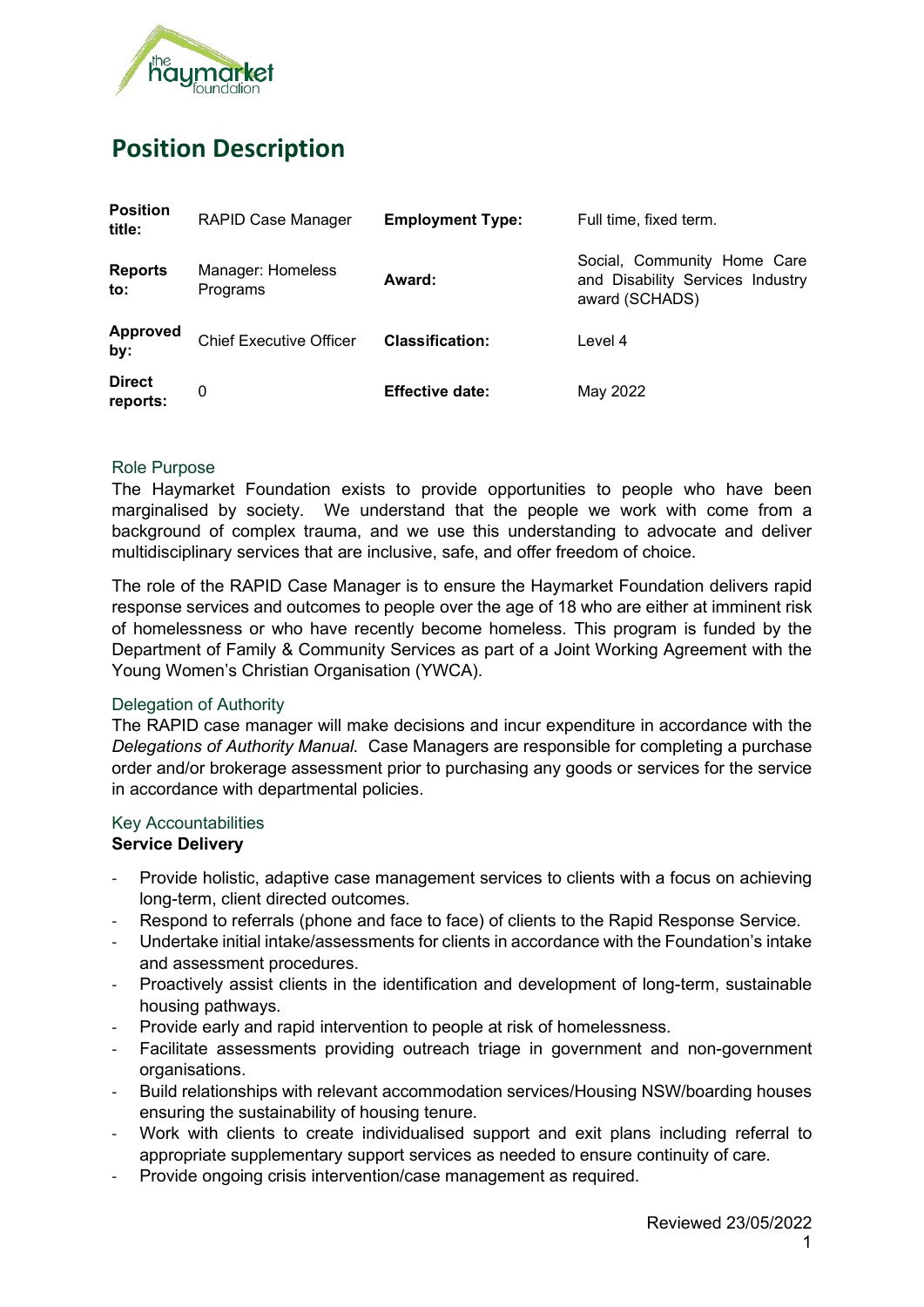- Assist clients to develop linkages with other relevant support services within their community, to a point where the client no longer requires Rapid Response Service.
- Work closely with community welfare agencies, cultural and recreation and education services to create opportunities for clients to participate in community activities.
- Collect, collate and maintain high quality data on client contact/outcomes.
- Complete monthly and quarterly reports as required.
- Work collaboratively with the lead organisation YWCA.
- Actively participate in reflective practice through team meetings, interagencies, decision making processes, service planning sessions, supervision and staff development activities.

## **Business Processes**

- Comply with all Haymarket Foundation policies and procedures and all statutory requirements and contractual obligations.
- Participate in the Haymarket Foundation's Quality Improvement processes.
- Attend regular staff meetings.
- Assist in creating and maintaining a supportive and cooperative team environment, so as to more effectively meet the goals of service delivery.
- Co-operate closely with team members in order to ensure continuity of care and provision of a comprehensive service to consumers.

## **Workplace Health & Safety**

- Comply with the Haymarket Foundation's WHS Policy and procedure.

#### **Policies and Procedures**

Comply with all organisational policies and procedures.

#### **Code of Conduct**

Read and sign the Haymarket Foundation code of conduct.

#### **Quality Improvement**

- Contribute to quality activities to improve the standard of care and service of the RAPID program.
- Proactively contribute to the accreditation programs of the service.
- Actively seek feedback from clients on the quality of service and areas for improvement.
- Comply with the Haymarket Foundation's strategic plan, funding body requirements and all relevant government legislation.
- Create and maintain professional working relationships with referring agencies and local services.
- Engender excellence in the provision of customer service throughout the organisation, utilising a client centred culture.

# **Confidentiality and Privacy**

- Ensure and maintain confidentiality in all matters relating to clients and staff of the Haymarket Foundation in accordance with the *Privacy and Confidentiality Policy.*
- Ensure that no confidential information that you may receive in the course of your employment is disclosed either during your employment, or after its termination, with the Haymarket Foundation.

#### **Risk Management**